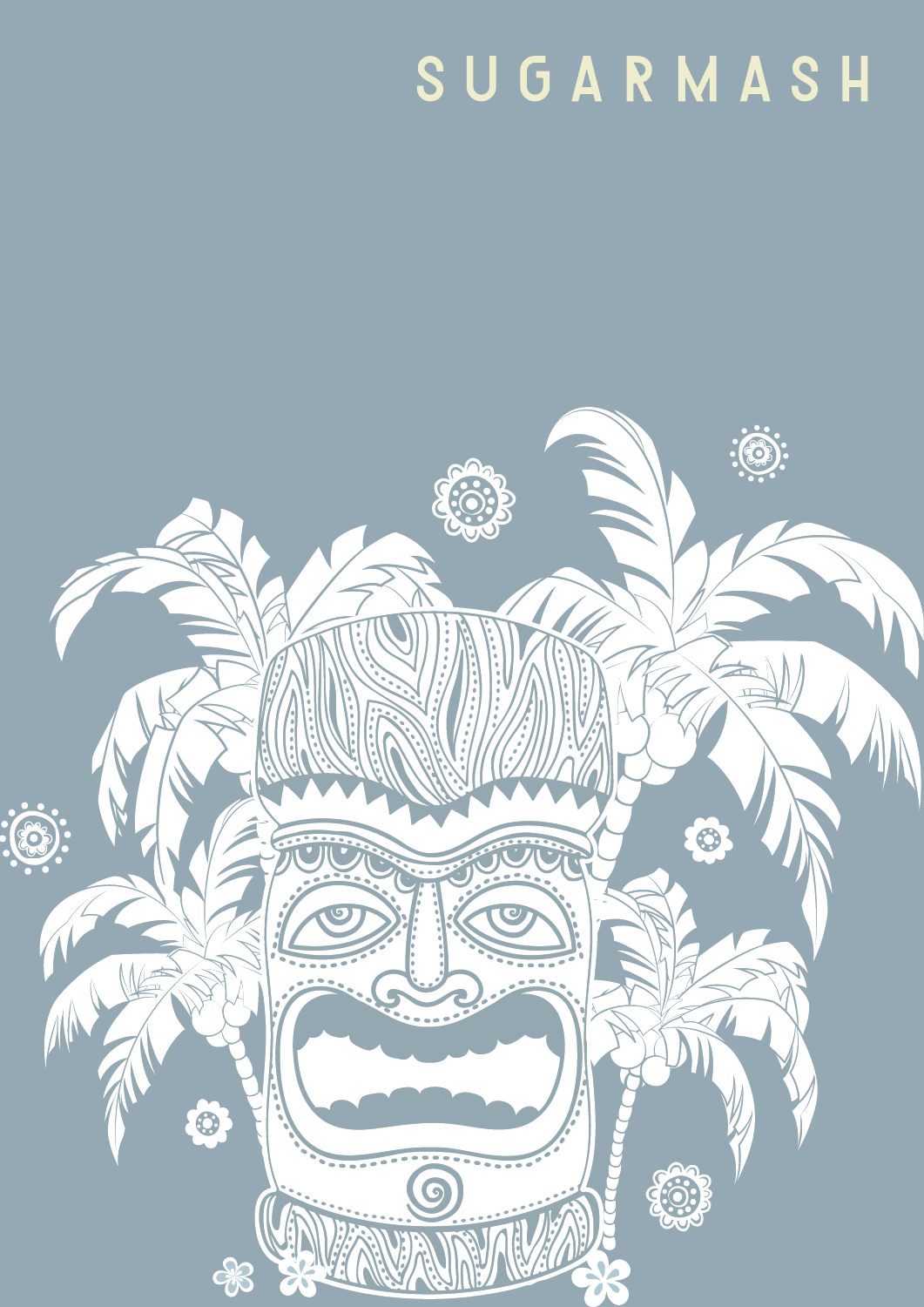## Bowls & Salads

| <b>POKE BOWL O</b><br>Organic Brown Rice, Avocado, Mango, Edamame Beans                                                                       | 90 | <b>BLUEBERRIES AND FETA SALAD O</b><br>Rocket Leaves, White Balsamic Reduction                                             | 80             |
|-----------------------------------------------------------------------------------------------------------------------------------------------|----|----------------------------------------------------------------------------------------------------------------------------|----------------|
| Choose Your Protein: Tuna Truffle Or Citrus Salmon Or Sesame Tofu<br><b>BEETROOT SALAD OOO</b><br>Salty Granola, Green Apple, Yogurt Dressing | 75 | <b>BURRATA OOO</b><br>Cherry Tomatoes, Salmorejo, Rocket Leaves,<br>Croutons, Pine Nuts                                    | 90             |
| <b>QUINOA BOWL @</b><br>Kale, Avocado, Sweet Corn, Lentil, Lemon Dressing                                                                     | 80 | KALE CAESAR SALAD O O<br>Croutons, Parmesan Cheese, Veal Bacon Powder,<br><b>Caesar Dressing</b>                           | 60             |
| <b>SEAWEED SALAD @@@</b><br>Green Apple, Fennel, Sesame Vinaigrette                                                                           | 70 | <b>E Chicken</b><br>+ Prawn<br>+ Falafel                                                                                   | 75<br>95<br>75 |
| <b>Sandwiches &amp; Wraps</b><br>Served With Roasted Potatoes Or Mix Green Salad                                                              |    |                                                                                                                            |                |
| <b>GRILLED CHICKEN BURRITO OO</b><br>Scarmorza Cheese, Jalapeños, Cabbage Slaw,<br><b>Red Beans Salsa</b>                                     | 90 | ROASTED VEGETABLES CIABATTA OOOO<br>Homemade Ciabatta, Hummus, Tomato Pesto                                                | 80             |
| <b>CAESAR FALAFEL WRAP OO</b><br>Homemade Falafel, Lettuce, Tomato, Caesar Dressing                                                           | 85 | <b>BEYOND VEGAN BURGER @@@</b><br>Plant-Based Patty, Dijon Mustard, Rocket,<br>Lettuce, Red Onion, Tomato Pesto            | 100            |
| SUGARMASH CLUB SANDWICH @ O<br>Grilled Chicken, Boiled Egg, Lettuce, Tomato, Mayonnaise                                                       | 85 | WAGYU BEEF BURGER @ O @<br>Homemade Brioche Bread, Emmental Cheese,<br>Red Onion, Tomato, Lettuce, Pickles, Barbecue Sauce | 120            |
| <b>Small Bites</b><br><b>Great For Sharing</b>                                                                                                |    |                                                                                                                            |                |
| <b>CLASSIC EDAMAME ®</b><br><b>Maldon Salt</b>                                                                                                | 35 | <b>ASSORTED DIPS @ @ @</b><br>Homemade Seed Crackers, Avocado, Hummus,<br>Muhammara                                        | 60             |
| <b>EGGPLANT TEMPURA @@</b><br>Yuzu Miso, Spring Onion                                                                                         | 65 | <b>CRUDITES AND TZATZIKI SAUCE OO</b><br>Cherry Tomatoes, Carrot, Cucumber, Celery, Beetroot                               | 60             |
| <b>TOMATO GAZPACHO O O</b><br>Toasted Homemade Focaccia                                                                                       | 60 | <b>CORN ON THE COB ®</b>                                                                                                   | 50             |
| <b>GRILLED BABY SQUID ®</b><br>Provençal Style, Roasted Lemon                                                                                 | 90 | Grilled, Herbs Infused Oil                                                                                                 |                |
| <b>Desserts</b>                                                                                                                               |    |                                                                                                                            |                |
| <b>AÇAÍ BOWL ®</b><br>Banana, Peanut Butter, Blueberry                                                                                        | 55 | <b>EXOTIC FRUIT MARTINI ®</b><br>Coconut Espuma, Fruit Compote, Berries                                                    | 55             |
| <b>FROZEN GREEK YOGHURT OO</b><br>Berries, Pecan Nuts, Honey                                                                                  | 55 | <b>IRISH BABA @O@</b><br>Vanilla Mousse                                                                                    | 55             |

 Alcohol Nuts & Seeds Contains Gluten Vegetarian Diabetic Friendly Contains Shellfish Vegan Dish Contains Dairy Pork Please Inform Us Of Any Allergies Or Dietary Requirements Before Ordering. All Prices Are In Uae Dirhams And Inclusive Of 7% Municipality Fees, 10% Service Charge And Value Added Tax.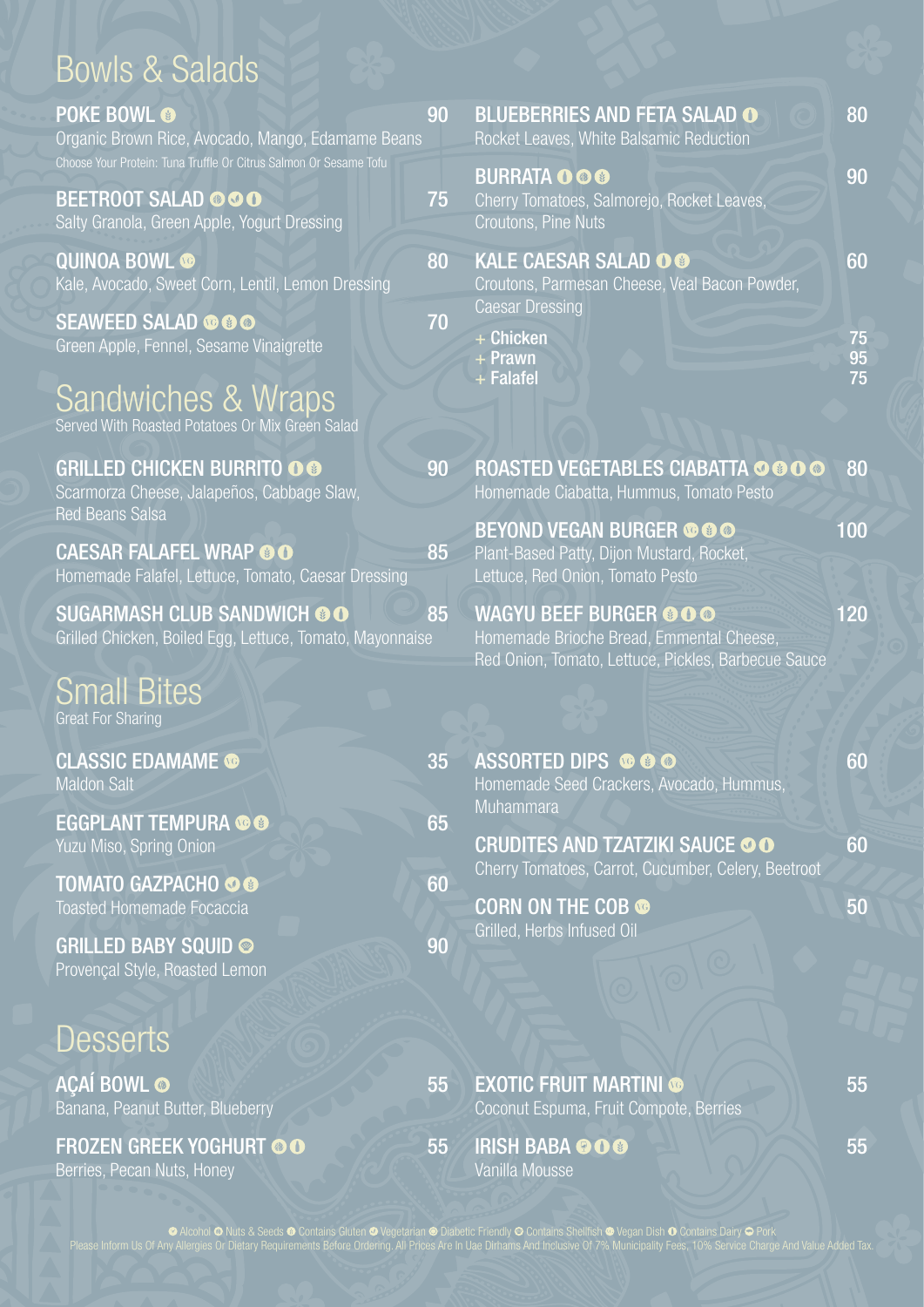| <b>Signatures Cocktails</b>                                                                                            |     |
|------------------------------------------------------------------------------------------------------------------------|-----|
| Take A Sip And Be Transported To A Tiki Paradise In The Heart Of Jumerah Al Naseem.                                    |     |
| <b>B&amp;C</b>                                                                                                         | 75  |
| Cacao Nibs Infused Vodka, Creamy Coconut, Tonka Beans, Pineapple Juice                                                 |     |
| <b>ISLA BONITA</b>                                                                                                     | 75  |
| Bourbon, Laphroaig Whisky, Vanilla, Mango Nectar<br><b>HAWAIIAN GIRL</b>                                               | 75  |
| Earl Grey Infused Rum, Cachaca, Guava, Peach, Grapefruit                                                               |     |
| <b>A BERRY TIKI MULE</b><br>Vodka, Creme De Cassis, Raspberry, Ginger Beer                                             | 70  |
| <b>JAPANESE TONGA</b><br>Strawberry Infused Gin, Midori, Amaretto, Pineapple                                           | 75  |
| <b>CALAVERA PUNCH</b><br>Tequila, Fresh Pineapple And Cherry Frozen, Archers Peach Schnapps, Lemon And Pineapple Juice | 90  |
| <b>THE GREAT BABOO</b><br>Serves 2 People                                                                              | 120 |
| Dark Rum, White Rum, Spiced Rum, Vanilla, Passion Fruit, Pineapple And Orange Juice                                    |     |
|                                                                                                                        |     |
|                                                                                                                        |     |
| <b>Signatures Mocktails</b>                                                                                            |     |
| <b>ULA' ULA</b><br>Watermelon, Hibiscus, Lime, Ginger Beer                                                             | 45  |
| <b>KUKO TEA</b><br>Peach Juice, Passion Fruit, Almond Orgeat, Rooibos Tea                                              | 45  |
| <b>JUNGLE PRINCESS</b>                                                                                                 | 45  |
| Mint Leaves, Lemon Grass, Pineapple, Kiwi Cordial                                                                      |     |
|                                                                                                                        |     |
| <b>Classic Cocktail &amp; Mocktail</b>                                                                                 |     |
| <b>CLASSIC COCKTAILS</b>                                                                                               | 68  |
| Mojito, Pina Colada, Margarita, Daiquiri                                                                               |     |

CLASSIC MOCKTAILS 38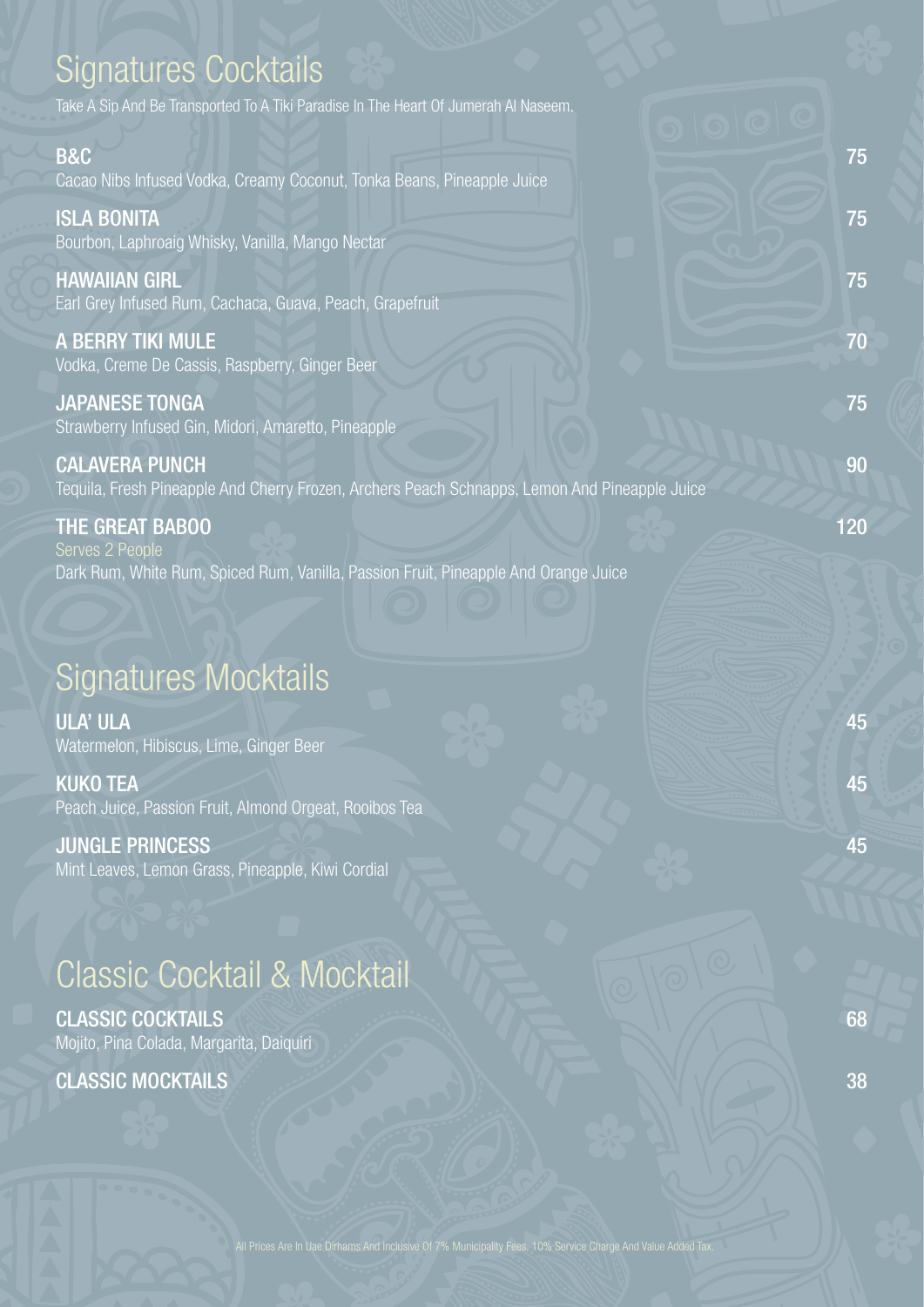| Wine And Champagne                                      | <b>GLASS</b> | <b>BOTTLE</b>        |
|---------------------------------------------------------|--------------|----------------------|
| <b>CHAMPAGNE &amp; PROSECCO</b>                         |              |                      |
| PROSECCO GANCIA, ITALY                                  | 70           | 350                  |
| <b>VEUVE CLICQUOT YELLOW LABEL NV, FRANCE</b>           | 125          | 625                  |
| <b>VEUVE CLICQUOT ROSÉ, FRANCE</b>                      |              | 695                  |
| <b>WHITE WINE</b>                                       |              |                      |
| SENTITO, PINOT GRIGIO, ITALY                            | 50           | 245                  |
| DOMAINE DE LA BAUME, CHARDONNAY, FRANCE                 | 60           | 295                  |
| MATUA VALLEY, SAUVIGNON BLANC, NEW ZEALAND              | 75           | 360                  |
| LA SCOLCA VALENTINO GAVI, CORTESE, DOCG, ITALY          |              | 420                  |
| DOMAINE WILLIAM FEVRE, CHARDONNAY, FRANCE               |              | 600                  |
| <b>RED WINE</b>                                         |              |                      |
| SANTA CAROLINA, CARMENÈRE, CHILE                        | 50           | 245                  |
| LUIGI BOSCA FINCA LA LINDA, MALBEC, ARGENTINA           | 65           | 280                  |
| FRESCOBALDI CASTIGLIONI, CHIANTI, ITALY                 |              | 450                  |
| ROSÉ WINE                                               |              |                      |
| PLAIMONT OCEANIDE SAINT-MONT, AOC, FRANCE               | 50           | <b>MAGNUM</b><br>490 |
| SAUVION ET FILS ROSE D'ANJOU, CHEMIM DES SABLES, FRANCE | 65           | 310                  |
| CHATEAU MINUTY, M DE MINUTY, FRANCE                     | 73           | 365                  |
| BY OTT ROSÉ, AOC, FRANCE                                |              | 600                  |
|                                                         |              |                      |

#### Beer

ASAHI 50 BUDWEISER 46 CORONA 48 DRAUGHT BEER HEINEKEN 55 CIDER MAGNERS SUPERSETTED AND SOLVEY AND SOLVEY AND SOLVEY AND SOLVEY AND SOLVEY AND SOLVEY AND SOLVEY AND SOLVEY AND SOLVEY AND SOLVEY AND SOLVEY AND SOLVEY AND SOLVEY AND SOLVEY AND SOLVEY AND SOLVEY AND SOLVEY AND SOLVEY AND